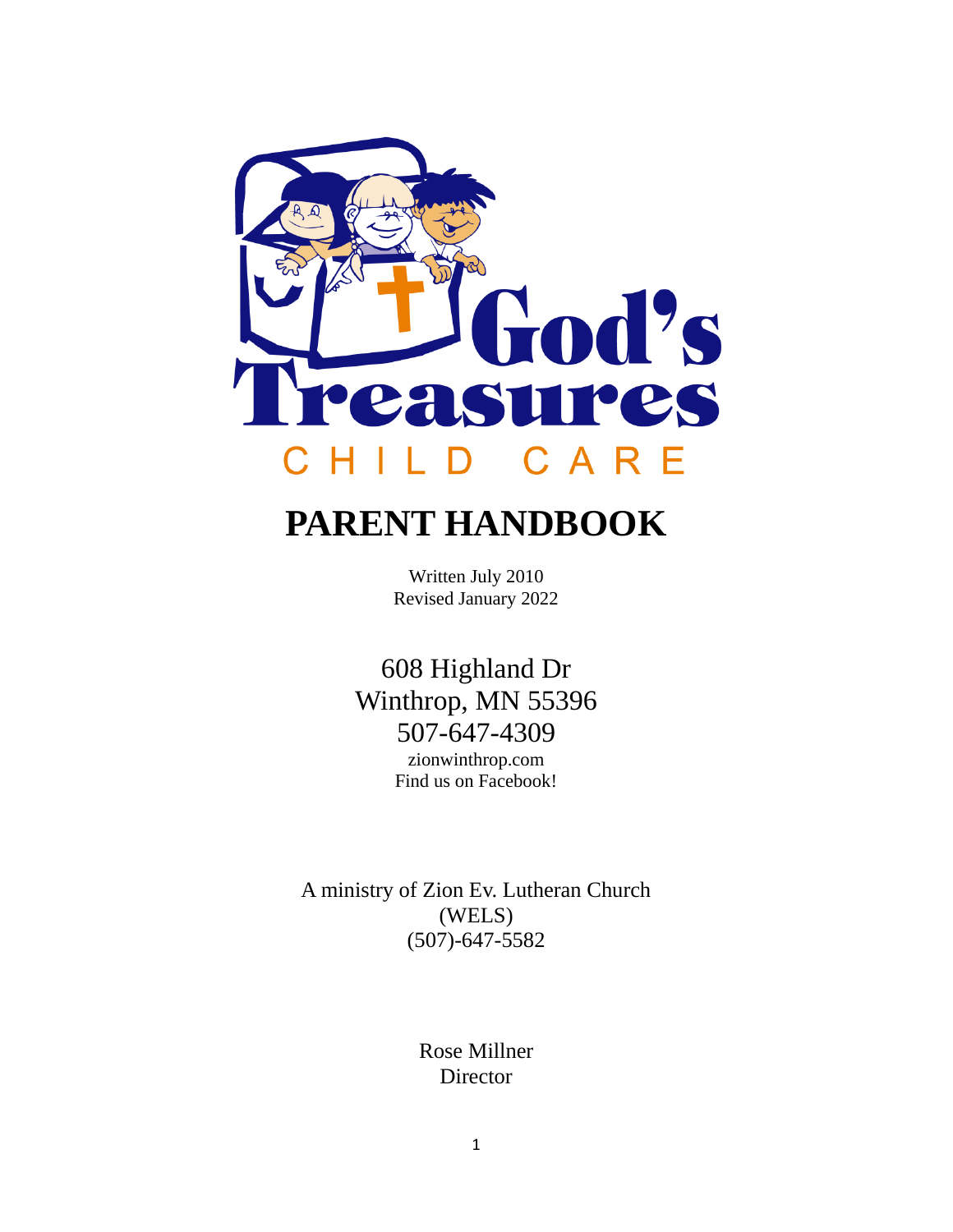# Table of Contents

|                                            | Page           |  |  |
|--------------------------------------------|----------------|--|--|
| Welcome                                    | 3              |  |  |
| <b>Program Summary</b>                     | 3              |  |  |
| About the Director                         | 3              |  |  |
| <b>Additional Adult Caregivers</b>         | $\overline{3}$ |  |  |
| <b>Mission Statement</b>                   | $\overline{3}$ |  |  |
| Goals                                      | $\overline{4}$ |  |  |
| License Information                        | $\overline{4}$ |  |  |
| Nondiscrimination                          | $\overline{4}$ |  |  |
| Hours and Days of Operation                | $\overline{4}$ |  |  |
| <b>Weather Related Closings and Delays</b> | 5              |  |  |
| <b>Enrollment Policies</b>                 | 5              |  |  |
| <b>Rates and Payment Policies</b>          | $5 - 6$        |  |  |
| Drop-Ins                                   | 6              |  |  |
| <b>Arrival and Departure</b>               | $6 - 7$        |  |  |
| <b>Illness and Absences</b>                | 7              |  |  |
| <b>Termination of Services</b>             | 7              |  |  |
| <b>Extended Leaves of Absence</b>          | 8              |  |  |
| Parent/Staff Communication                 | 8              |  |  |
| Visiting/Conferences                       | 8              |  |  |
| <b>Meals and Snacks</b>                    | 8              |  |  |
| Nap/Rest Time                              | 9              |  |  |
| Clothing                                   | 9              |  |  |
| Discipline                                 | 9              |  |  |
| <b>Grievance Policy</b>                    | 10             |  |  |
| <b>Health and Safety</b>                   | $10 - 11$      |  |  |
| <b>Mandated Reporting</b>                  | 11             |  |  |
| Neighborhood Walks                         | 11             |  |  |
| Guns, War Toys, Etc.                       | 11             |  |  |
| Toys from Home                             | 11             |  |  |
| Pets                                       | 12             |  |  |
| Smoking/Drug and Alcohol Policy            | 12             |  |  |
| Pools                                      | 12             |  |  |
| <b>Transportation of Children</b>          | 12             |  |  |
| Insurance                                  |                |  |  |
| Contract and Handbook Receipt              |                |  |  |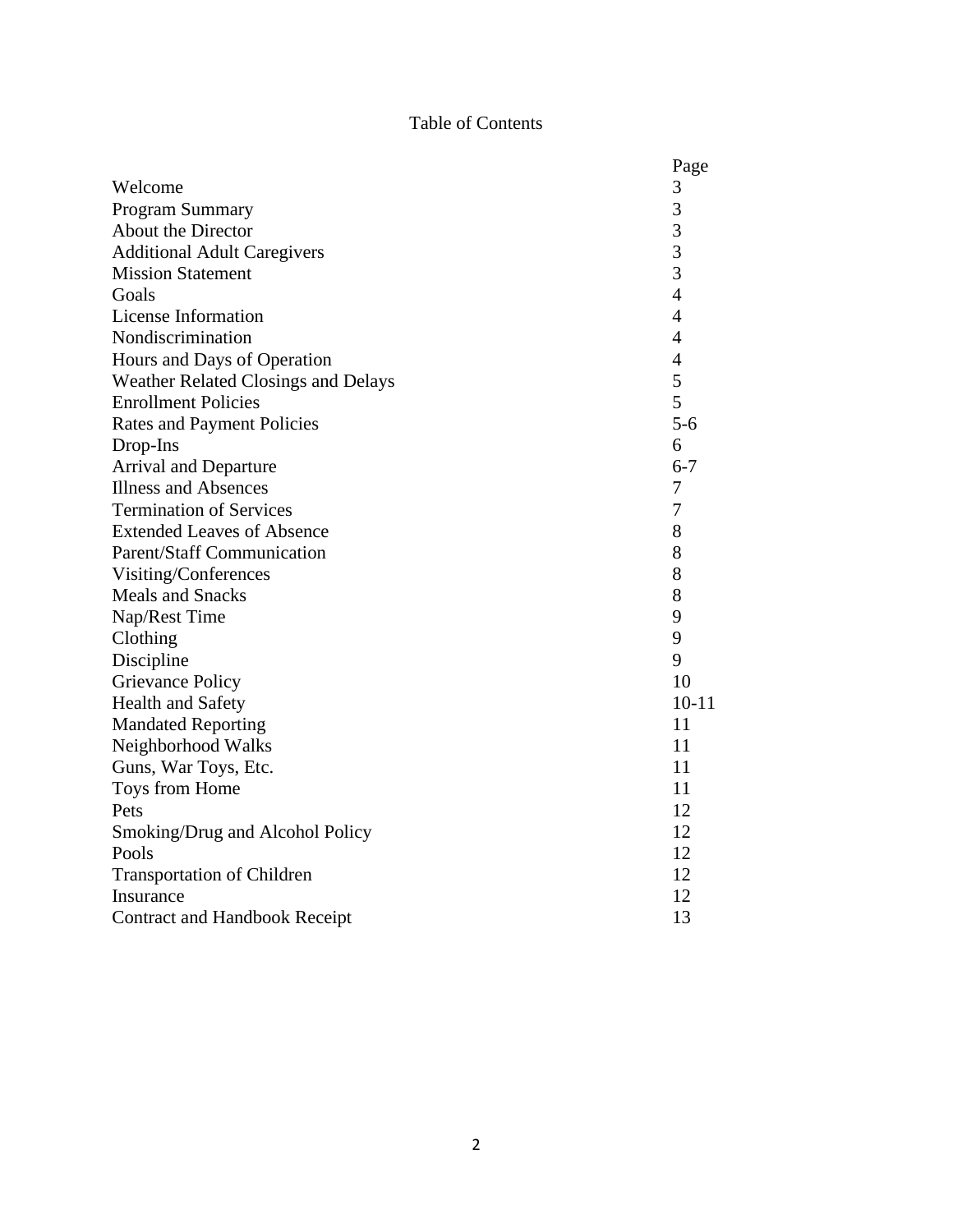#### **WELCOME**

Each and every child is a treasure from God just as our name implies. The Bible specifically gives parents the primary responsibility for nurturing their children. We are pleased to help assist parents in the wonderful task in nurturing God's little treasures. At God's Treasures Child Care children will daily learn Bible lessons that remind them that Jesus does guide and direct their young lives. In this setting each child's God given abilities will be fostered through inquiry, exploration, and discovery in a Christian setting.

*When Jesus saw this, he was indignant. He said to them, "Let the little children come to me, and do not hinder them, for the kingdom of God belongs to such as these."* Mark 10:14

### **PROGRAM SUMMARY**

God's Treasures Child Care offers a licensed childcare program for children 6 weeks through 10 years old. The childcare program operates 12 months a year and enrolls children throughout the year, as space is available. God's Treasures Child Care is a part of the ministry of Zion Evangelical Lutheran Church, (WELS).

### **ABOUT THE DIRECTOR**

Rose Millner is a member of Zion Ev. Lutheran Church. She graduated from South Dakota State University in Brookings, SD with a Bachelor of Science Degree in Early Childhood Education in 2014. She received her Synod Certification through Martin Luther College in New Ulm in 2014. She is certified in CPR/First Aid, SUID/AHT, and has all the state required training for the license. Feel free to contact her at any time with any questions, comments or concerns at 507- 647-4309 or by email at [godstreasureschildcare@gmail.com](mailto:godstreasureschildcare@gmail.com)

### **ADDITIONAL ADULT CAREGIVERS**

Besides the director there are also additional adult caregivers who will be helping at God's Treasures. Susan Schauer is part-time. All caregivers have had all of the state required training, such as CPR/First Aid and SUID/AHT and have passed a mandatory background study. These caregivers will be assisting the director on days where there are many children present or on days where the director will not be able to come in. Volunteers from the congregation who have passed background studies and completed required training periodically assist staff members.

#### **MISSION STATEMENT**

The mission of God's Treasures Child Care is to assist parents in our church, as well as the surrounding community by providing quality childcare in a caring Christian environment.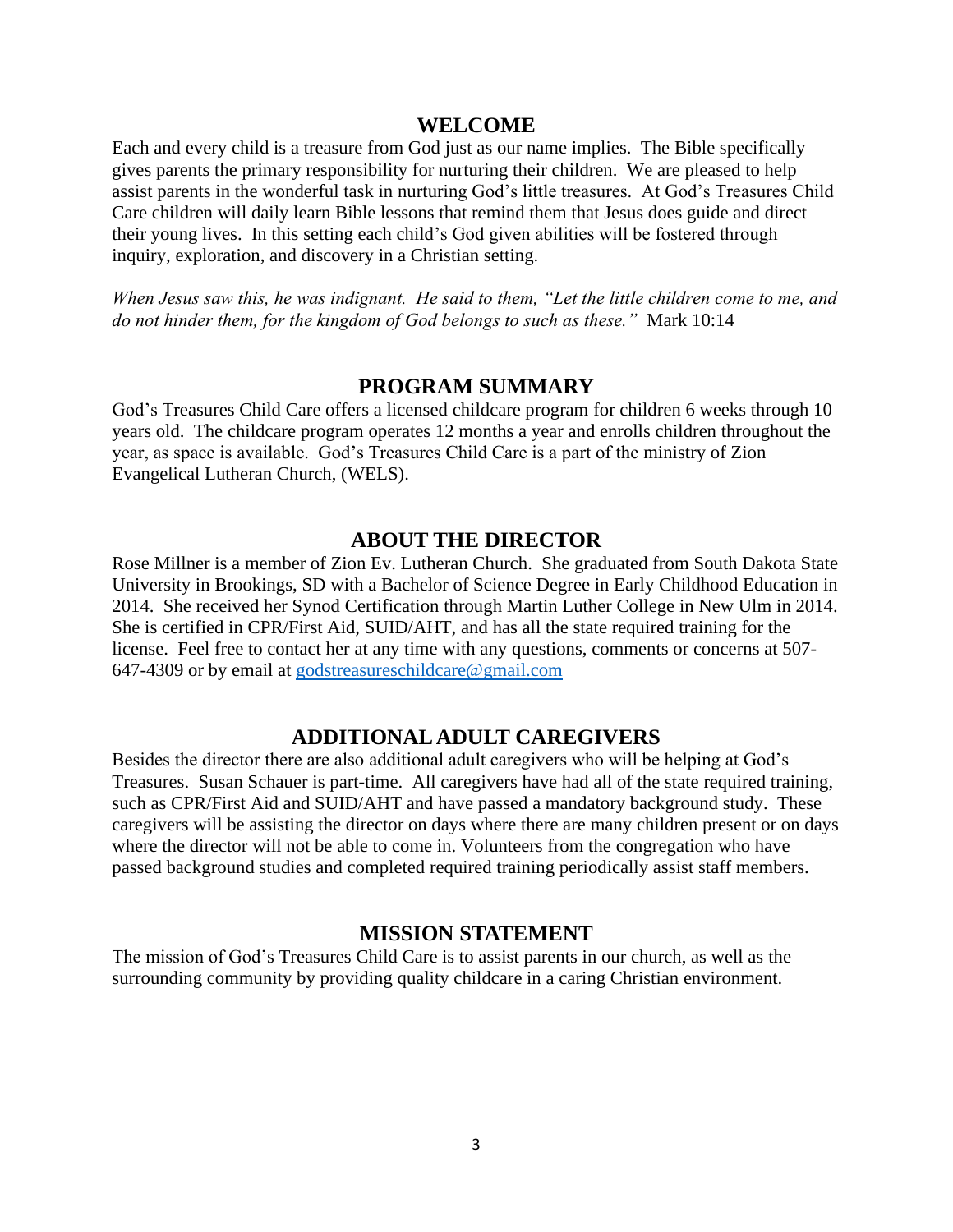# **GOALS**

To teach children Christian character and encourage spiritual development in each child through the examples set by the staff.

To have fun every-day, teaching children that the Christian life is a joyous life through daily prayer, bible stories and music.

To instill values such as love for their Savior, Self-discipline, Personal accountability, Self respect, Respect for others, property, and possessions, Thankfulness, Integrity, Happiness and a positive attitude, and Proper conduct and manners.

# **LICENSE INFORMATION**

God's Treasures is fully licensed by the Minnesota Department of Human Services through Sibley County Social Services. We are licensed to care for 10-14 children, infants through school age. We offer full-time and part-time care, with a possibility for drop-in care. As required, a licensing examiner visits and reviews our health and safety procedures, our staff qualifications, and our child to staff ratios. A complete copy of the Family Child Care Licensing Rule is available for parents to review or obtain a copy from the county. Our current license is also displayed on the bulletin board by God's Treasures main entrance.

# **NONDISCRIMINATION**

We will not discriminate in relation to admission of any child on the basis of race, creed, color, national origin, religion, sex, or disability.

# **HOURS AND DAYS OF OPERATION**

Hours of operation are Monday through Friday 6:30 am-5:30 pm.

God's Treasures will be closed on all major holidays. They will be paid as a child's regular scheduled day if they fall in the week. If the holiday falls on Saturday, we will be closed that Friday, if the holiday falls on a Sunday (except for Easter) we will be closed on Monday. These holidays include: New Years Day Good Friday Memorial Day Independence Day (July  $4<sup>th</sup>$ ) Labor Day Thanksgiving Day and the day after Christmas Eve Day Christmas Day There may also be a week in the year where the child care is closed. Parents will be given a month's notice before this occurs. Reminders that we are closed these days will also be posted in prominent locations throughout our building at least 2 weeks in advance of the closure.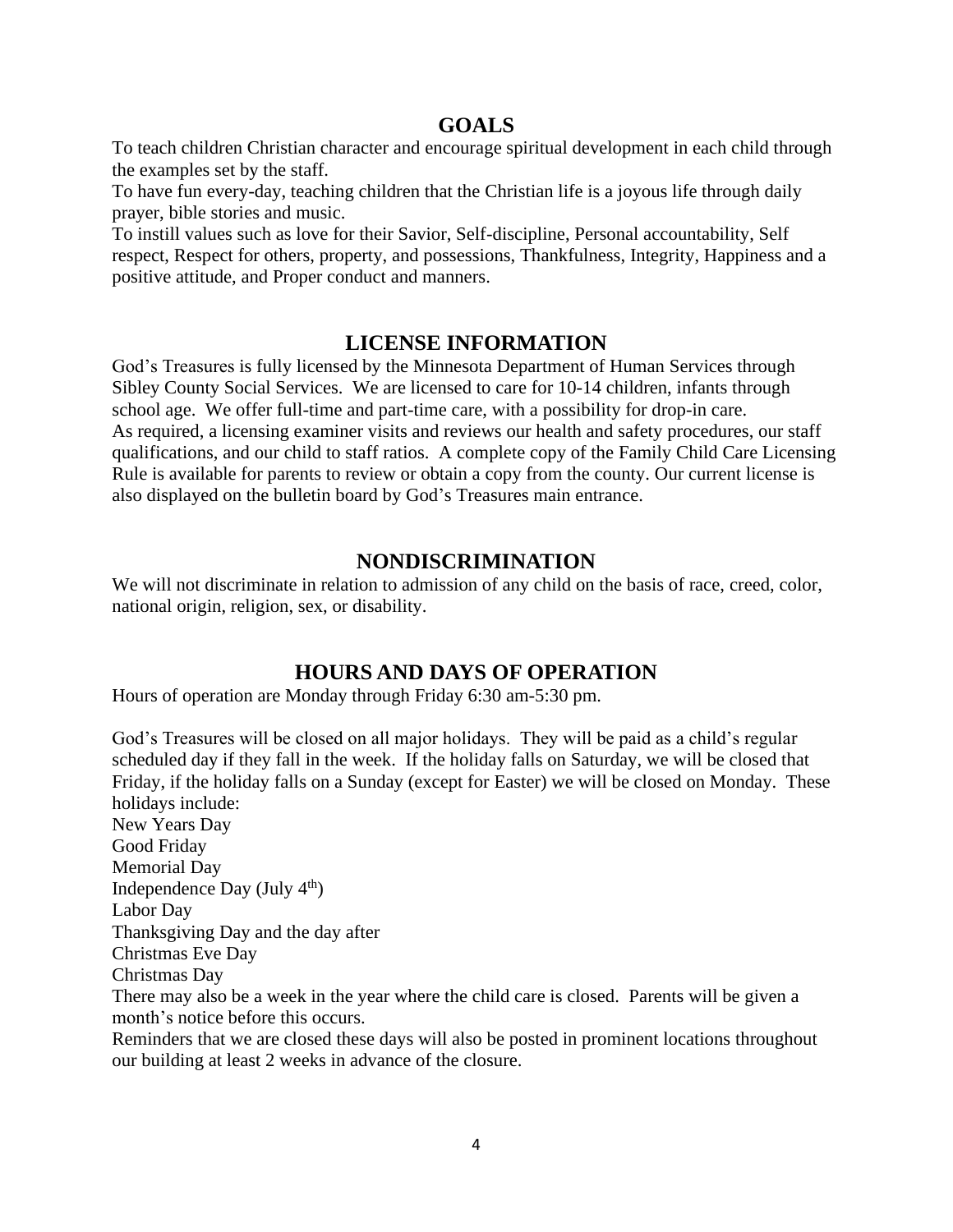# **WEATHER RELATED CLOSINGS AND DELAYS**

In the event of inclement weather, the child care will go by GFW, ISD 2365, closures due to snow. The God's Treasures committee and the Director will use their discretion on cold days. You will be able to find any closures on our Facebook page. **You will also be contacted as soon as a decision is made; via phone call, text, or email when a closure occurs.** Days we are closed due to weather will be unpaid days.

*\*This policy is evaluated on a yearly basis and is subject to change based on staff concerns. When a change is made, all families will be notified both verbally and be given a new copy of the policy.*

# **ENROLLMENT POLICIES**

Registrations are accepted and considered, as space is available. There is a non-refundable \$30 per family registration fee.

The following forms must be completed, signed, and submitted at the time of enrollment:

- 1. Registration Form.
- 2. Immunization Record. Yearly updates are required on all immunizations
- 3. Family Day Care Admission and Arrangements.
- 4. Parent/Childcare Contract.
- 5. Other forms packet

# **RATES AND PAYMENT POLICIES**

At God's Treasures we charge daily rates. *You are paying for the spot, not the time that your child attends.* PART TIME ENROLLMENT DOES NOT GUARANTEE A PERMANENT POSITION. FULL TIME ENROLLMENTS WILL ALWAYS BE GIVEN PRIORITY. A child is considered to be Full Time when they are in care for 4 or more days each week. A child will be considered Part Time if they are in care 3 or fewer days per week. Even though we charge a daily rate, please notify staff of the hours your child will be in care so that we are able to plan snacks and meals accordingly.

\*Rates are evaluated on a yearly basis, and you will be notified in writing of any changes.

**Daily Rates:** (beginning February 7, 2022)

Infant (6 weeks-12 months): \$32.20 Toddler (12-24 months): \$31.05 Preschool (24 months-5 years): \$29.90 School Age (5 – 10 years old): \$ 27.60

# **Before and After school Rate:**

\$3.00/ hour

All before and after school rates will be charged at an hourly rate (even if your child is only here for 10 minutes, you will be charged for a full hour). The hourly rate begins at the time of arrival, if your child comes after school at 3:30 pm and you do not pick them up until 5:00 pm, you will be charged for 2 hours of after-school time.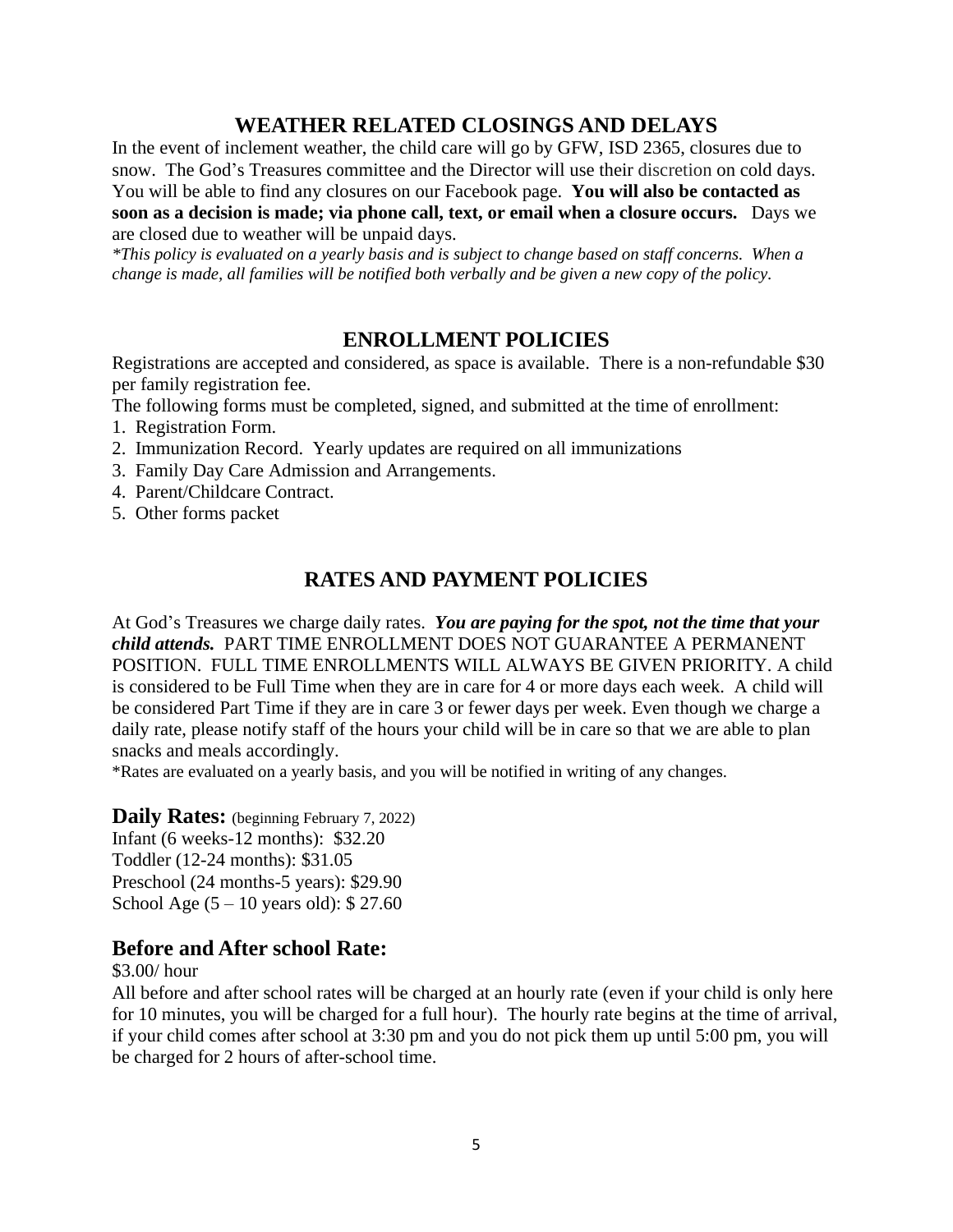# **Payments:**

1. Payments are due the Friday prior to the week of care.

2. A late fee of \$5.00 per day will be added, up to \$25.00 a week, for unpaid tuition unless arrangements have been made with the Director.

3. If there are more than three delinquent payments, your child's enrollment will be reviewed by the God's Treasure's committee. You will be notified in writing if a decision is made to terminate the contract.

4. If an account is left unpaid after two weeks, the child will not be allowed to attend until all payments and fees are paid in full.

5. There is a \$25.00 charge for any returned checks. If this occurs two times, cash will **only** be accepted for future payments.

# **DROP-INS**

All drop in children are charged an hourly rate of \$*4.00 per hour* Payment is due at the end of the day, unless arrangements are made with the director.

Drop-ins are only accepted as there is room in our schedule. You must call at least 24 hours in advance to check availability. If you schedule a drop-in time further in advance and know that you will not be using the time, please call and let us know as soon as possible so that we are able to plan accordingly.

# **ARRIVAL AND DEPARTURE**

**ARRIVAL**: Parents or an authorized person are required to sign in each child upon arrival each day and stay with the child until greeted by a teacher. When signing in the child please use the digital clock on the desk for the time. **Parents or an authorized person are responsible for the safe entry and exit from the building each day.** Under no circumstances will children be dropped off and allowed to sign in themselves.

Children are to be placed in proper child safety restraints at all times when on the premises of God's Treasures.

### **If a child is dropped off before official hours (6:30 am) there is a \$1.00/ minute per child charge.**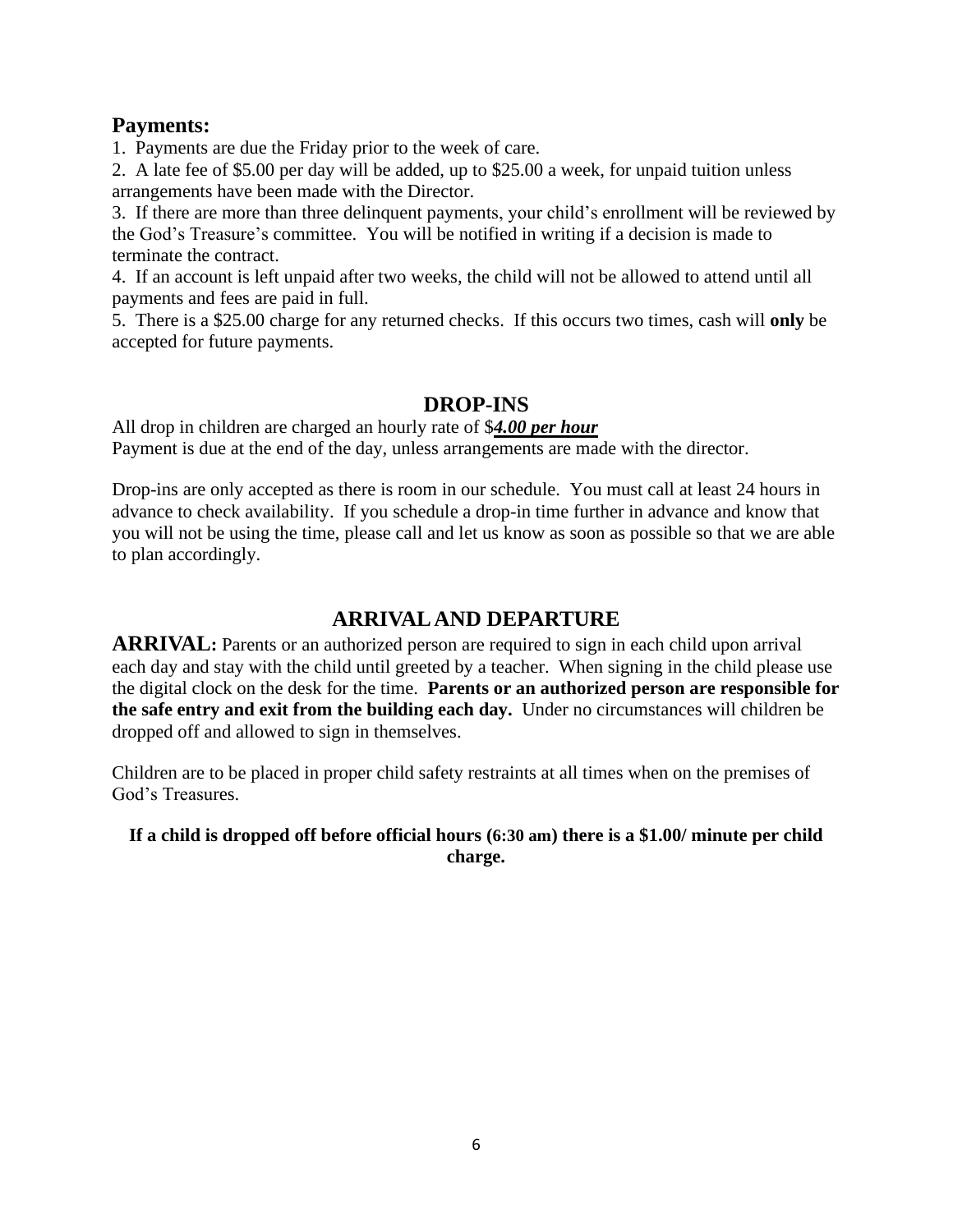**DEPARTURE:** Every child must be signed out and acknowledged by the teacher before leaving the premises. When signing out the child please use the digital clock on the desk for the time. No child will be released to someone not authorized on his or her registration forms. Photo ID may be required for persons picking children up. If no one comes to pick up the child, the parent or the designated person from the emergency list will be called.

If, in our opinion, a child cannot be safely transported from the facility, we will ask the parent not to transport the child and will call someone from a list of people who are authorized to pickup. Children are to be placed in proper child safety restraints at all times when on the premises of God's Treasures. If an incapacitated person or a person suspected of child abuse attempts to pick up a child, the proper authorities will be notified.

If you will be picking up your child early, please let us know as the door will be locked.

### **If a child is picked up after official hours (5:30 pm) there is a \$1.00/ minute per child charge.**

# **ILLNESS AND ABSENCES**

No refunds will be given on the basis of illness or absence. Please call and let us know if you child is ill and will not be attending.

At least two-weeks written notice must be given if there is a change in childcare schedule.

At least two-weeks written notice must be given before the child is absent due to vacation. If the two weeks notice is given, families will be able to use their unpaid vacation days. If notice is not given, families will be charged for vacation time.

Each child is allowed 2 times the number of days they attend in a week, of unpaid vacation days. **Example:** Your child attends 3 days a week (3x2=6), you will receive 6 unpaid days that year.

# **TERMINATION OF SERVICES**

God's Treasures Child Care may choose to terminate services for the following reasons:

1. Non-payment for childcare services and/or lack of adherence to our tuition payment policies

2. Behavior issues that may affect the safety, health, or general well being of the other children or staff at God's Treasures Child Care.

3. Lack of parental cooperation with the program's efforts to resolve differences and/or meet the child's needs through parent/staff meeting, conferences, or outside referral.

4. Abusive behavior and/or verbal threats by parents/guardians toward program staff, other parents, or children.

5. Necessary enrollment forms have not been submitted within the designated time.

At least two-weeks written notice must be given before a child is permanently withdrawn from God's Treasures Child Care. Should you know sooner than two weeks, we would appreciate being informed sooner. If two weeks notice is not given, you will be billed for two weeks at the time of withdrawal.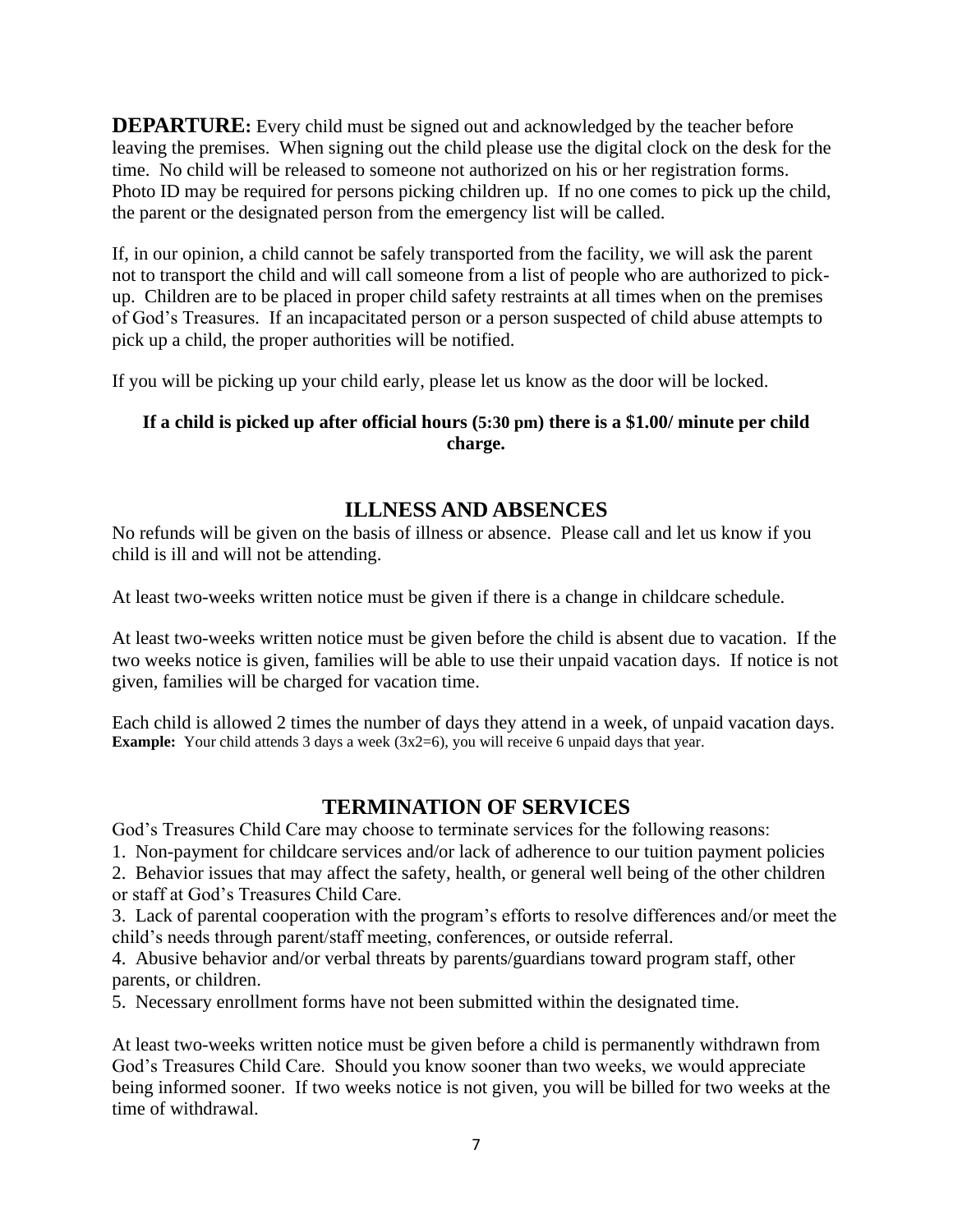### **EXTENDED LEAVES OF ABSENCE**

To hold your child(ren)s space in child care while out on work layoffs, maternity leaves, summer vacation etc. full-time families will be charged a minimum of 4 days and part time families will be charged their current weekly amount and nothing less. You are welcome to send your child(ren) for the period of time equal to payment received.

### **PARENT/STAFF COMMUNICATION**

Daily contact between parent and caregivers is critical in providing the highest quality care for your child. We understand that the parent is the primary caregiver and teacher of their child, and the caregivers assume a supportive role. By sharing information concerning your child and their activities, we can work as a team to meet the needs of your child.

Staff will provide parents with daily summary notes describing the events of their child's day. We will also provide newsletters and/or information about activities at the childcare. Please check your child's cubby for information and watch for notes.

Parents are asked to sign their child in and out on the daily attendance sheet located in the entry way. The first part of the daily form should be filled out by the parents and given to staff; this includes any medication the child may be taking that day. If you know in advance that someone other then yourself will be picking up your child, you must put in writing the full name, the date, and the time of pick up. Please give this to staff and make them aware of the change. The caregiver may also need to see a picture ID of the person picking up the child. If we are not notified of a change in the person picking up your child, we will not release your child from care until we are able to reach a parent for approval.

### **VISITING/CONFERENCES**

Parents are welcome and encouraged to visit the childcare at any time. Parents may volunteer to assist teachers in the rooms or by sharing their special talents and interests. If you will be visiting, please let us know ahead of time as the door will be locked after all children have arrived and will not be unlocked until the first child is departing. If parents wish to arrange a conference, the opportunity is always welcome.

#### **MEALS AND SNACKS**

God's Treasures will provide breakfast, lunch, and snacks. Infant formula and baby food will be the responsibility of the parents. Lunches will be catered in by Hahn's Dining and Lounge here in Winthrop. We do not participate in a food program at this time, but do follow food program guidelines. If you prefer, your child may bring his/her own breakfast, lunch or snack from home. If your child has special dietary needs, they will need to be accommodated by the parents. You must provide written instructions regarding your child's special diet, food needs, or allergies.

If you wish to donate a snack (store bought) at any time, it will be greatly appreciated. For your child's birthday you are allowed to bring a treat for snack (store bought).

**Any food item brought from home needs to be labeled with your child(ren)s name(s). If the item brought is for everyone, please indicate that on your label.**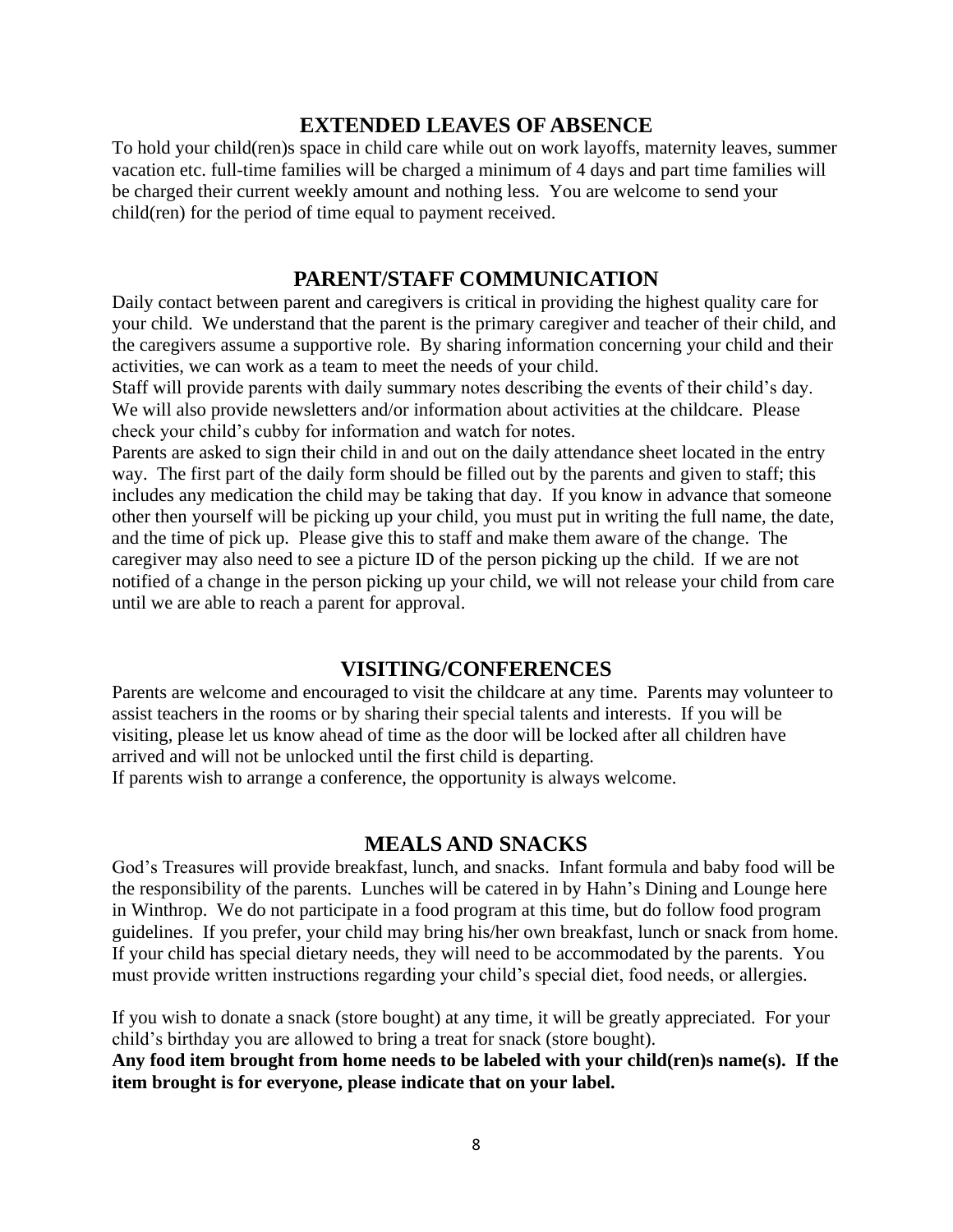#### **NAP/REST TIME**

God's Treasures will provide cribs for infants and place infants on their backs according to the recommended guidelines of the SUIDS and American Academy of Pediatrics Foundation. Regardless if a doctor has prescribed a different sleeping position and parents have given permission for a position other than the infants back, we will still place infants on their backs. We recommend parents supply a sleep sack for their child to sleep in during nap. Sleep sacks from home will be sent home every week for washing unless needed sooner. Toddlers and Preschoolers will be provided cots to rest on. We recommend parents supply a blanket and pillow for their child; however, we do have these supplies on hand if needed. Pillows and bedding from home will be sent home every week for washing unless needed sooner. School age children who do not nap or rest will have quiet play time.

#### **CLOTHING**

Children should be dressed in comfortable play clothes that are appropriate for weather conditions. We do ask that during the summer months NO flip-flops be worn at the childcare facility. These types of shoes are not easy to run or climb in and can easily fall off little feet. Sandals, as long as they fasten securely on feet with Velcro or straps, are permitted. Parents should send diapers, wipes, and diaper cream (if wanted) and label them with your child's name. We also ask that parents send an extra set of clothing for their child to keep at the child care, accidents of many kinds happen, no matter how old the child is. Clothing should be comfortable and easy for the child to manage, especially for potty training purposes. We also suggest that girls wear shorts under dresses and skirts due to active play. Please bring extra shoes for your child during boot weather. Please also bring in a large shirt (that you do not mind getting stained and dirty) that can be used to cover clothing during artwork.

ALL CLOTHING AND BELONGINGS (INCLUDING DIAPERS, WIPES, AND CREAMS) SHOULD BE LABELED WITH YOUR CHILD'S NAME TO PREVENT MISSING OR MISPLACED ITEMS.

### **DISCIPLINE**

At God's Treasures we will give each child guidance that helps the child acquire a positive selfconcept, self-control, and teaches acceptable behavior. We would like parents to discuss with us methods of behavior guidance that works well at home. We WILL NOT use any form of physical punishment such as hand slapping, spanking, pinching, etc. We will do our best to use positive redirection and logical consequences for behavior guidance. A period of "think time" away from the other children or activities may be necessary if a child does not respond to verbal messages. This "think time" will be one minute per year of the child. We believe that rewarding and praising the many positive behaviors of the child will help the positives be repeated.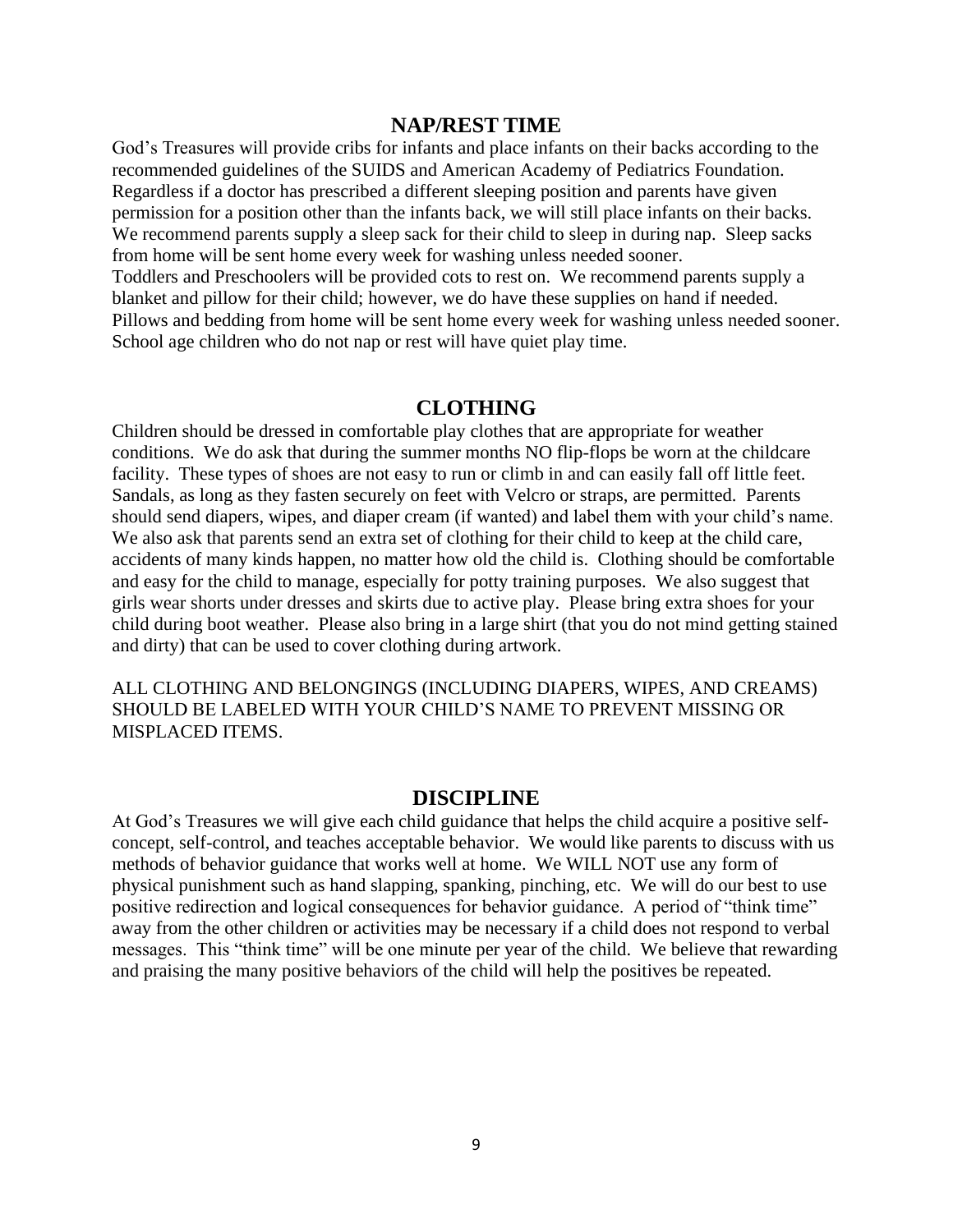# **GRIEVANCE POLICY**

The following procedures and timeline have been established for handling grievances.

1. The parent should contact the teacher or assistant to first discuss the matter.

2. If the matter is not satisfactorily resolved, the director will be contacted for a meeting within two weeks with the parents and the teacher.

3. If the matter is not resolved, the matter is taken to the Early Childhood Committee within two weeks with the parents, teacher, and director.

4. If still unresolved, the matter is taken to the Board of Christian Education of Zion Ev. Lutheran Church.

5. If after these steps the issue is still unresolved, they should be directed to the Sibley County Licensing worker.

# **HEALTH AND SAFETY**

### **Do not bring your child if they have any of the following symptoms:**

1. Underarm temperature of 100 degrees Fahrenheit or over, or an oral temperature of 101 degrees Fahrenheit or over. (Please keep your child home until temp is normal for 24 hours **without** Tylenol)

2. Vomiting (Must be healthy for 24 hours before returning to childcare)

3. Diarrhea (Must be healthy for 24 hours before returning to childcare)

4. Rash (other then mild diaper or heat related rash)

5. Contagious illness such as pink eye, strep throat, impetigo (Must be on medication for 24 hours before returning to childcare)

1. 6. Lice, ringworm or scabies that is untreated or contagious. (Must be treated or not contagious before returning to work.)

We will notify the parent immediately when a child develops any of these symptoms and the parent will be expected to remove them from the childcare as soon as possible. Parent(s) must notify the childcare within 24 hours of the diagnosis of a contagious illness so the childcare can notify the parents of other children in care. We will notify the parents of each exposed child the same day as soon as possible.

# **MEDICATIONS:**

Parents or Guardians will be given a form to provide written authorization for staff to administer non-prescription medicine, diapering products, sunscreen lotions, and insect repellents. These just be administered according to the manufacturer's instructions unless there are written instructions for their use provided by a licensed physician or dentist.

All prescription medicine requires written instructions from a licensed physician or dentist prior to administering each prescription. Medicine with the child's name and current prescription information on the label constitutes instructions. **We require the medication in the original bottle.** There will be a form that parents must sign prior to staff administering prescription medications.

Family will provide the correct measuring device/ utensil such as syringe, or cap as well as the medication.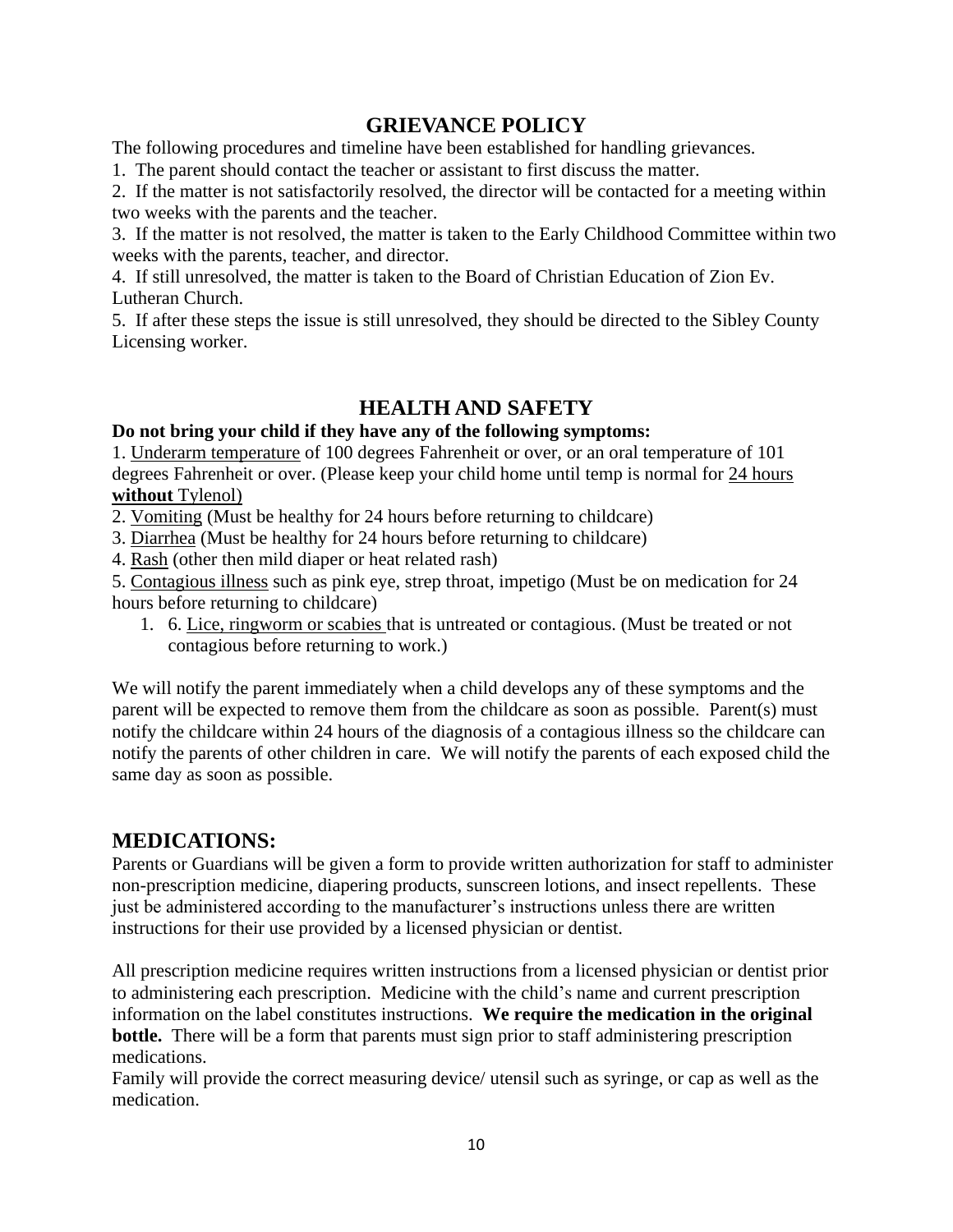# **ACCIDENTS:**

A qualified first-aid person will treat minor accidents. At least one staff member present will be trained in CPR and treatment of obstructed airways. Should your child be injured and the staff thinks it is necessary, an ambulance will be called at the parent's expense and the child will be taken to the hospital.

In case of an accident or emergency:

1. Parents will be notified via telephone numbers listed on the application.

2. Where time is a factor, staff will call 911 for paramedic assistance. Parents will be notified immediately but it may not be before the call has been made.

3. Within 24 hours after the occurrence of a serious injury the appropriate reports will be submitted. A serious injury is defined as one that requires hospitalization of a child. If your child sustains a minor injury during the day, you will receive this information on an injury report form. It will contain what happened and how the injury was treated.

# **EVACUATION AND STORMS:**

All staff will be informed and skilled in emergency procedures to follow for various emergency situations. Staff will bring the daily attendance sheet with them, as well as any other necessary emergency items. We will practice fire drills as well as tornado drills. In the event of a fire, we will evacuate to the parking lot. In the event of a tornado or bad storm we will go to the interior hall way of the childcare facility. We will hold monthly drills with staff and children.

# **MANDATED REPORTING**

Suspicion of child abuse or maltreatment will be reported to the Department of Human Services and/or to Sibley County Family Services. It is the legal responsibility of personnel working with children to report such incidents of suspected child abuse or maltreatment to the proper authorities. The oral report must be followed by a written report within 24 hours.

### **NEIGHBORHOOD WALKS**

We will not be taking any field trips that require transportation; we will however be taking neighborhood walks. Information regarding the purpose of the walks will be given to parents in advance. Walks might be spur of the moment so we do ask that you sign a permission slip as part of the registration information.

# **GUNS, WAR TOYS, ETC.**

Guns, war toys, or other toys of destruction may not be brought to the childcare.

### **TOYS FROM HOME**

We ask that you leave your child's toys at home. If an item is brought to the childcare, we will keep it at the child's cubby or director's desk. Special security or nap buddies may be used only at nap time.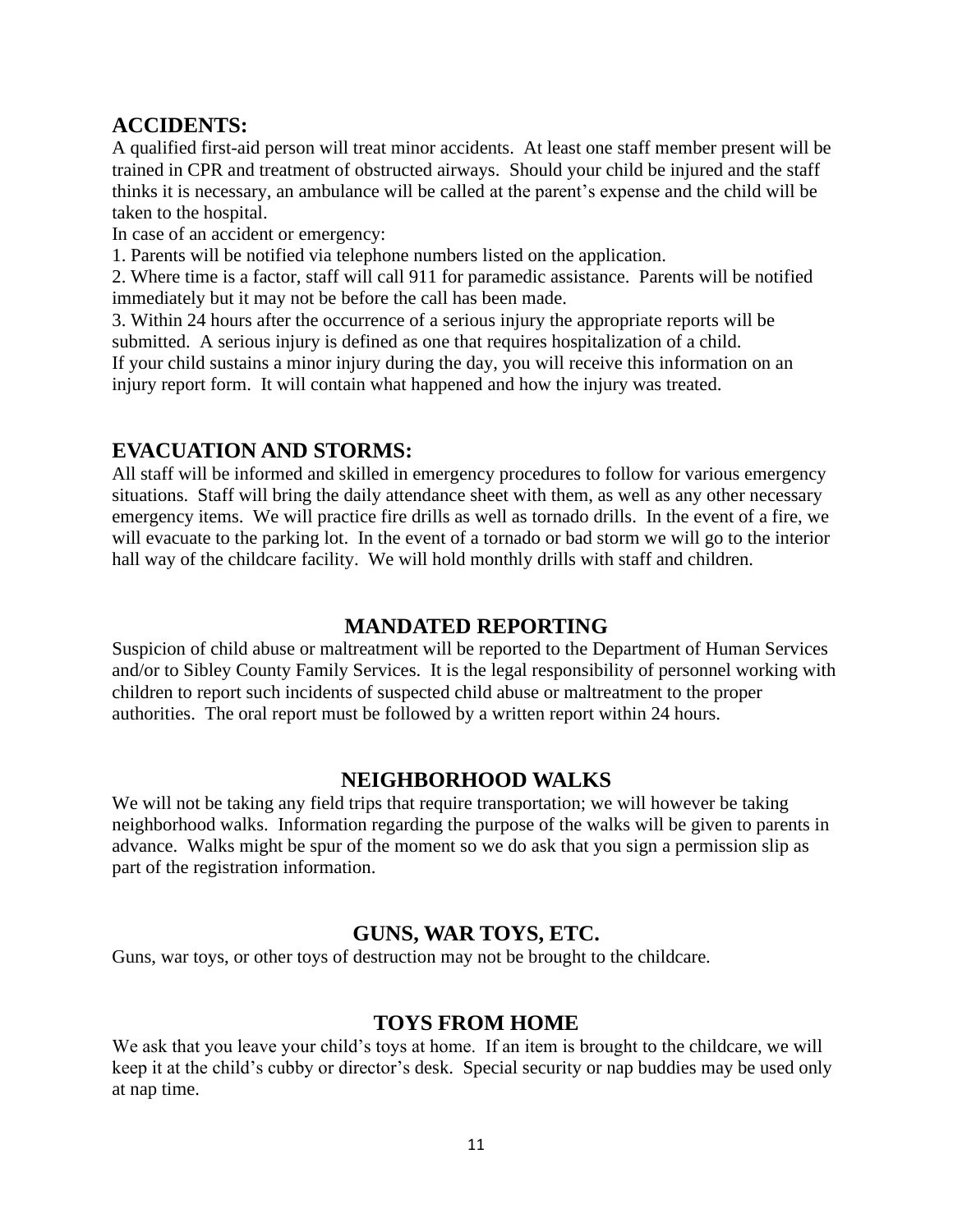### **PETS**

God's Treasures has no animals. If your child wishes to have a pet visit, please make arrangements with the Director. We will notify other parents preceding any animal visit by posting a notice to avoid allergic reactions. Decisions on the appropriateness of the visit will be determined on an individual basis.

### **SMOKING/DRUG AND ALCOHOL POLICY**

Smoking is not permitted in the child care or on the grounds.

Please do not throw cigarettes/cigars on the premises of the childcare (outside or street). Children are known to pick these items up and put them in their mouth.

God's Treasures staff and volunteers are trained in drug, alcohol and prescription drug abuse. No caregivers will be allowed to work as providers if they are abusing drugs alcohol, or prescription drugs.

Parents will be notified if a staff member is taking a prescription medication that "might impair their ability to care for children." Such a medication might be a pain medication or a muscle relaxant.

# **POOLS**

God's Treasures will NOT have a wading pool present at the facility. We will also NOT be taking children to a public pool in order to swim.

# **TRANSPORTATION OF CHILDREN**

God's Treasures will not be transporting children at this time. If we do however decide to transport children God's Treasures Child Care will receive the proper training and obtain written permission from parents to transport their child(ren).

### **INSURANCE**

GuideOne Specialty Mutual Insurance Company covers God's Treasures Child Care. We are under an umbrella policy held by Zion Ev. Lutheran Church.